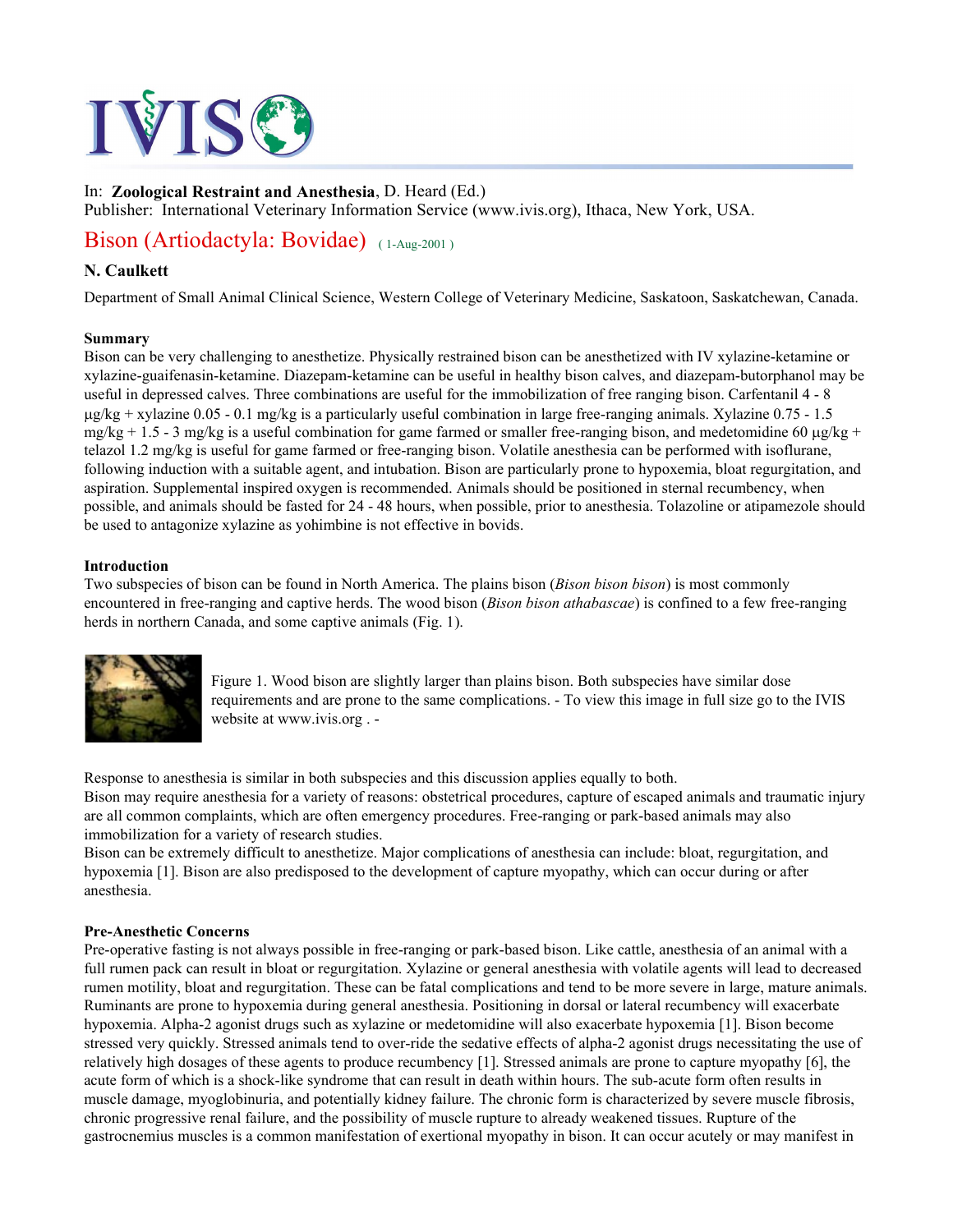the chronic form. It is extremely important to keep chase times to a minimum, and try to avoid excitement prior to induction. Hyperthermia can be a further complication. Hyperthermia increases metabolic oxygen demand and increases the risk of capture myopathy. If immobilization is anticipated, it should be planned for the cool hours of the day. Field immobilizations should probably not be conducted when ambient temperatures exceed 23 °C.

Trauma during induction of anesthesia is not uncommon. It is particularly important to control the rest of the herd during induction as other members of the herd may traumatize the drugged animal. In particular attendant bulls may misread gait and behavior patterns during the induction phase and attempt to mount ataxic females.

#### **Monitoring and Supportive Care**

Hypoxemia can be severe during anesthesia. Hypoxemia, in the face of hyperthermia, is a particularly serious situation, as hyperthermia increases tissue oxygen demand. This can increase the risk of capture myopathy or result in acute mortality. Hypoxemia can be prevented or treated in the field. Animals should be positioned in sternal recumbency (Fig. 2).



Figure 2. Bison are prone to hypoxemia and rumenal tympany. They should be maintained in sternal recumbency, whenever possible, to decrease the severity of these complications. - To view this image in full size go to the IVIS website at www.ivis.org . -

The head and neck should be extended to maintain a patent airway. The animal should be monitored for hypoxemia, ideally with a pulse oximeter. A multi-site sensor applied to the tongue generally provides a good signal. Normal hemoglobin saturation should be 95 - 98%, below 85% is considered hypoxemic. If a pulse oximeter is not available the mucous membranes should be monitored for cyanosis. Severely hypoxemic animals are often tachycardic. Heart rates above 150 in bison may result from a stress response due to hypoxemia, hypercarbia, pain or hypotension. Tachycardia, followed by severe bradycardia (HR<30) is often a warning sign that hypoxemia is very severe and the heart may fail. Supplemental inspired oxygen should be considered in hypoxemic animals. Portable equipment is available to facilitate oxygen delivery (Fig. 3).



Figure 3. Administration of supplemental oxygen to a grizzly bear. The delivery equipment is lightweight, portable, and readily available from most ambulance supply companies. The oxygen is delivered via a nasal canula, and the flow rate is titrated to achieve a percent hemoglobin saturation of 95 - 98%. - To view this image in full size go to the IVIS website at www.ivis.org . -

An ambulance type regulator (Easy Reg® Precision Medical, Inc. 300 Held Drive, Northampton, PA 18067) and aluminum D-cylinder is light weight, portable and sturdy. It can provide a 10 l/min flow for up to 30 minutes. An E-cylinder will provide this flow for an hour or more. A nasal catheter is a simple method to provide supplemental inspired oxygen. The catheter should be threaded as far as the medial canthus of the eye. A flow rate of 10 - 15 l/min is required in bison. Heart rate and pulse quality should be monitored every 5 minutes. The auricular pulse is difficult to palpate in bison. The facial artery or the femoral artery may be used. Bison anesthetized with xylazine-telazol or medetomidine-telazol have an average heart rate of approximately 60 beats/min. Bison anesthetized with carfentanil-xylazine have a slightly higher heart rate. An average heart rate of 75 beats/min. has been reported with carfentanil-xylazine.

Maintenance in sternal recumbeny will help to prevent the development of rumenal tympany. If rumenal tympany is a problem, the animal may be rocked gently to stimulate eructation. A rumen tube can be used, but may predispose to regurgitation and aspiration. Generally, if rumenal tympany is severe, it is advisable to finish the procedure quickly and antagonize the anesthetic agents. If alpha-2 agonists have been used, the administration of tolazoline, or atipamezole will stimulate rumenal activity and relieve rumenal tympany.

Rectal temperature should be monitored every 5 - 10 minutes. Bison are prone to hyperthermia, especially following a long chase. Rectal temperature greater than 40<sup>o</sup>C are cause for concern and attempts should be made to cool the animal, cold water sprayed on the animal or snow packed into the inguinal and axillary regions may help. Rectal temperature in excess of  $41\textdegree$ C is an emergency and should be treated aggressively. It is difficult to actively cool large animals and often the best option with severe hyperthermia is to antagonize the immobilizing agents and allow the animal to recover. Hyperthermia greatly increases metabolic oxygen demand. Hyperthermia, in the face of hypoxemia, is a particularly serious complication. Hyperthermic animals should receive supplemental inspired oxygen to offset hypoxemia.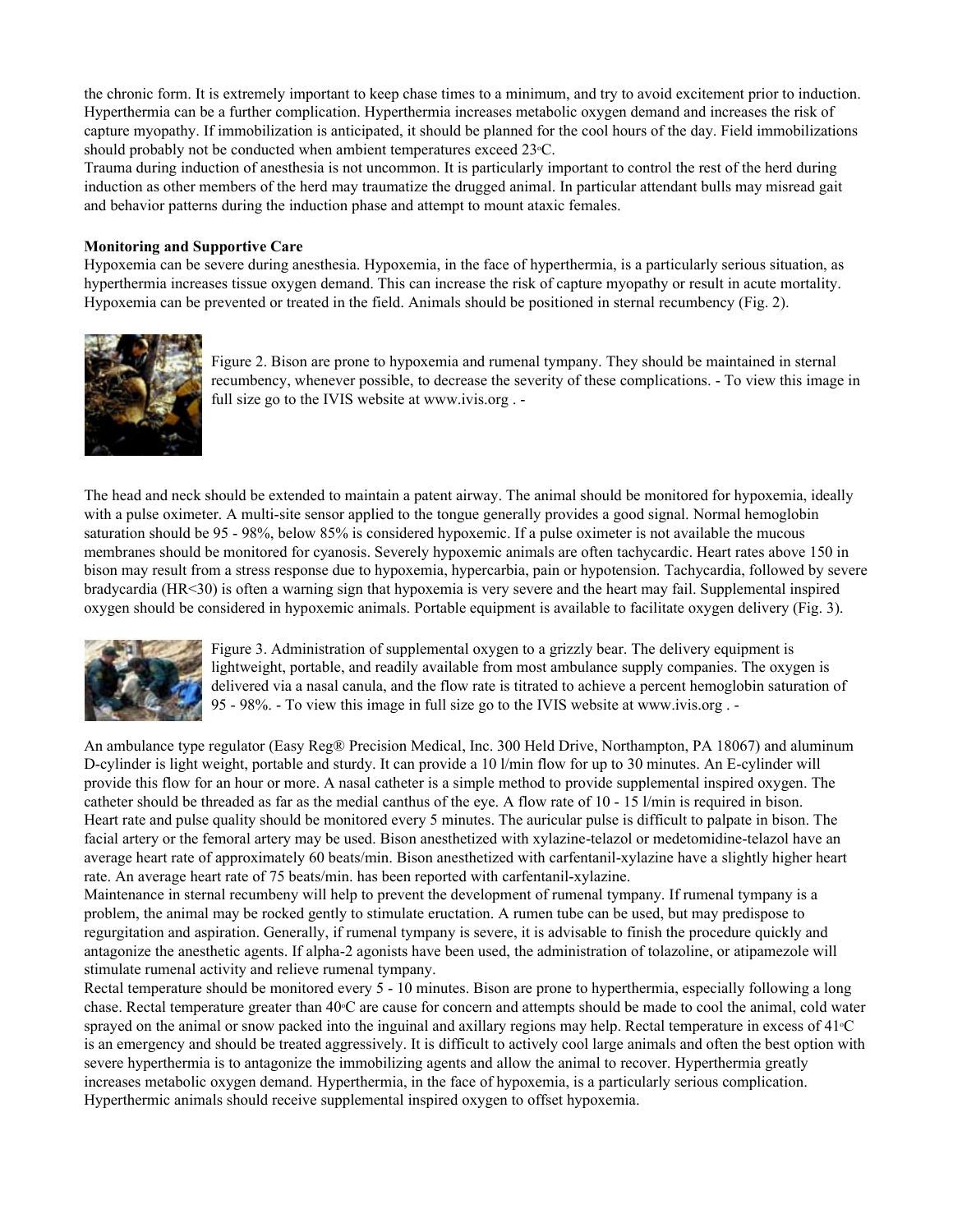#### **Sedation and Anesthesia of Captive Bison**

Bison restrained in a head gate and squeezed can often be sedated with intravenous xylazine. The tail vein can be used for the injection of small volumes. Xylazine can be used as the sole agent at a dose of  $0.1 - 0.2$  mg/kg IV for standing sedation. Sedation may be enhanced by the addition of 0.05 mg/kg of acepromazine or 0.05 mg/kg of butorphanol administered IV. All three drugs may also be combined to produce deep sedation, and possibly recumbency. If short-term general anesthesia is desired, 0.2 - 0.5 mg/kg of xylazine can be administered IV, via the tail vein, to produce recumbency. This is followed by 2 mg/kg of ketamine, via the jugular vein. If the jugular vein is used, the head must be adequately restrained to avoid injury to handlers.

Anesthesia may be prolonged with  $1 - 2$  ml/kg/ hour of 5% guaifenasin and additional 1 mg/kg boluses of ketamine given to effect. Use guaifenasin cautiously as we have observed guaifenasin toxicity in two bison, at what appeared to be a relatively low dose. It would be premature to say these animals are overly sensitive to the drug, but it should be used cautiously until more information is available.

Xylazine should be antagonized at the end of the procedure. If IV ketamine has been used, the antagonist should not be administered for 10 - 15 minutes to avoid undesirable effects of the ketamine, such as rigidity or convulsive activity. Bison calves can be anesthetized with IV ketamine 2 - 4 mg/kg plus diazepam 0.2 mg/kg. This combination will give 5 - 10 minutes of light anesthesia. In depressed calves diazepam  $0.2 \text{ mg/kg} + 0.1 \text{ mg/kg}$  of butorphanol can be used IV for sedation. If the calf is difficult to work with, 0.1 - 0.2 mg/kg of xylazine + 0.1 mg/kg of butorphanol can be administered IM prior to induction with ketamine-valium.

#### **Immobilization of free-ranging bison**

Immobilization of free-ranging bison requires the use of a remote delivery system, which in turn necessitates the use of potent agents that can be delivered in relatively small volumes.<

Succinylcholine - this is a depolarizing muscle relaxant that has been used for immobilization of bison. In theory, the dose is titrated to produce a locomotor paralysis, yet maintain activity in the respiratory muscles. In practice, respiratory depression is common, and muscle relaxation without anesthesia is extremely stressful and inhumane. Mortality is high with this drug and may be the result of respiratory depression or capture myopathy.

Xylazine - xylazine has been used as the sole agent for immobilization of bison. Dosages as high as 2 mg/kg have been used, but are often ineffective. Animals may appear to be sedate but will flee when approached. Bison immobilized with xylazine as the sole agent often succumb to bloat or acute capture myopathy.

Xylazine-ketamine - this can be a viable option for immobilization of bison. A dose of 0.5 - 1 mg/kg xylazine may be combined with up to 4 mg/kg of ketamine. The major drawback of this combination is that it must be delivered in a large volume if commercial preparations are used. A large bull may require 5 - 10 ml of xylazine + 40 ml of ketamine. Another drawback of this combination is that premature antagonism of the xylazine can result in rigidity and convulsions from the ketamine.

There are more viable options for bison immobilization:

Carfentanil-xylazine - this combination has been used for capture of free-ranging wood and plains bison [2,5]. Carfentanil is administered at a dose of  $4 - 8 \mu g/kg$ , this is combined with xylazine, at a dose of 0.05 - 0.1 mg/kg. Bison, like other ungulates, will demonstrate increased activity and excitement during induction. If the recumbent animal demonstrates head and/or limb movement when approached, an additional 0.05 - 0.1 mg/kg of xylazine may be administered IV to improve muscle relaxation. Following the procedure, carfentanil should be antagonized with naltrexone at a ratio of at least 100 mg naltrexone to 1 mg of carfentanil. Naltrexone has been shown to be the drug of choice for antagonism of carfentanil in bison. Antagonism of carfentanil, with naloxone, has resulted in a high incidence of mortality from re-narcotization. Naltrexone has a long half-life and the incidence of re-narcotization is very low [2]. Complications of immobilization can include: hypoxemia, hypoventilation, regurgitation, and hyperthermia. Re-narcotization is not usually a problem if naltrexone is used to antagonize carfentanil. The major advantage of this combination is that it can be administered in very small volumes and will produce reliable immobilization. It is a particularly attractive combination for wild animals as decreased volume requirements will improve the accuracy of dart placement and decrease tissue trauma.

Xylazine-Telazol - we have been using a dose range of 0.75 - 1.5 mg/kg of xylazine , combined with 1.5 - 3 mg/kg of telazol. The low end of the dose is often effective in calm animals. The high end of the dose range may be required in fractious or wild animals. The drug is mixed by adding 250 mg of 100 mg/ml xylazine to 500 mg of powdered telazol. The resulting mixture has a volume of approximately 2.8 ml and contains approximately 90 mg/ml of xylazine and 180 mg/ml of telazol. A 400 kg cow could therefore require a dose volume of up to 7 ml, which can decrease dart accuracy and increase tissue trauma. Large volume requirements decrease the utility of this mixture for wild animals, but it is still very useful in captive or game farmed animals.

The mixture will produce approximately 1 hour of anesthesia, and will provide adequate analgesia for minor procedures. The